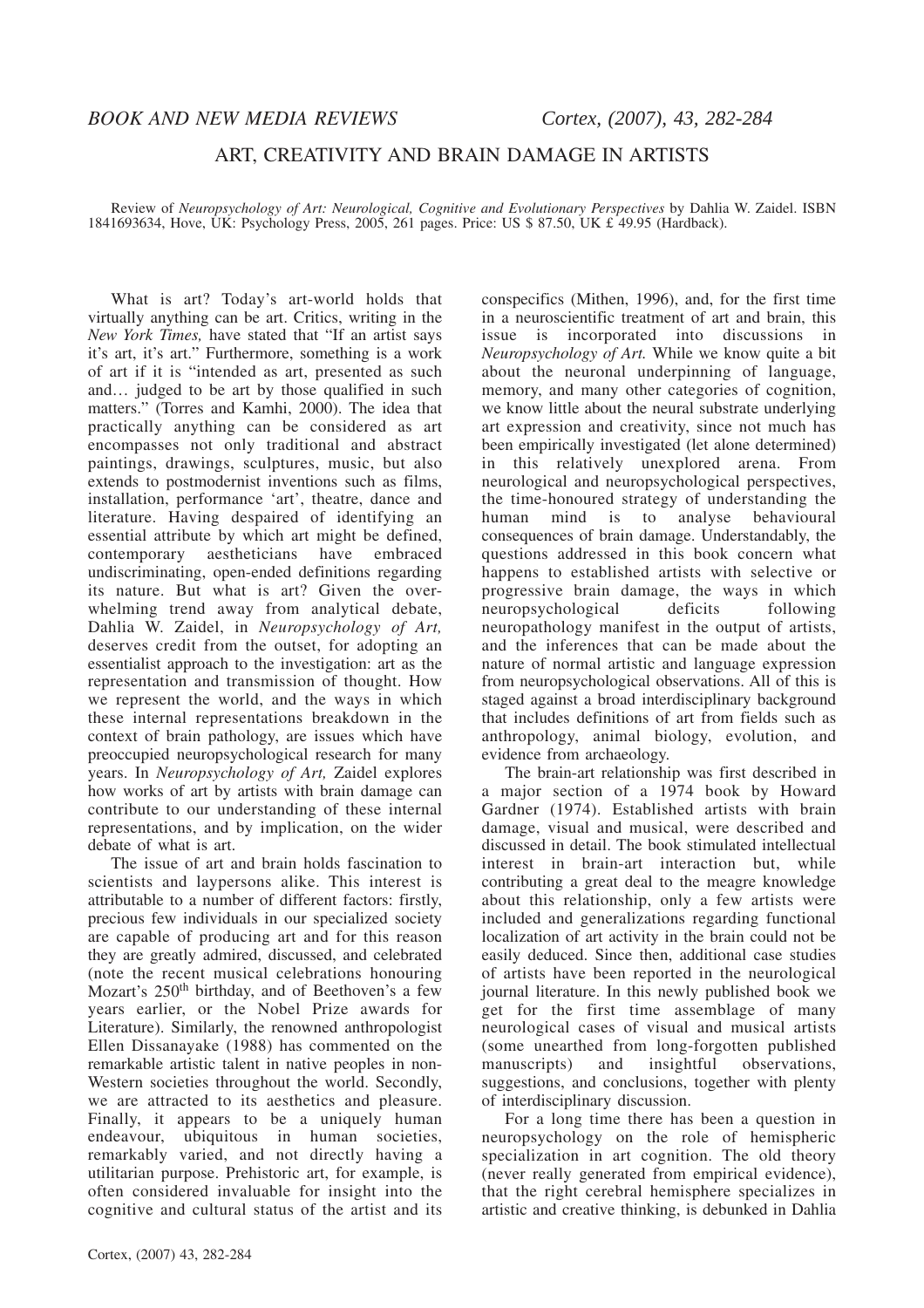Zaidel's book on the basis of evidence from those established visual artists who suffered left or right hemisphere damage. She proposes that since the damage in either side did not abolish the artistic skills, talent, or creativity, art production cannot be viewed as a "one hemisphere specialization." Similarly, in the musical arts, she concludes, in agreement with others, that music's multiple facets are processed by different circuits spread between the hemispheres. In attempting to move closer to explaining the brain's role in visual art productions, the book separates eye disease from brain control, by analyzing works of well-known artists such as Monet, Van Gogh, Cassatt, or Degas who suffered from eye conditions, not brain damage. She proposes that what visual artists produce can be greatly influenced by alterations in the health status of the eyes, but, ultimately, it is the brain in artists with visual or auditory sensory deficits that controls the final product.

Unlike Semir Zeki's (1999) well-known book on brain and art, with its emphasis on vision, colour, and the visual cortex, and very little by way of brain damage in artists, Zaidel has compiled a sizeable and impressive series of rare cases of established and lesser-known visual and musical artists with focal and diffuse brain damage together with those suffering with autism. She makes use of Oliver Sacks' (1995) insights about absence of creativity in the presence of artistic skill in autistic savants to distinguish between skill and creativity. By bringing together this disparate literature into a single source, she examines the effects of perceptual and conceptual deficits on artistic representation and expression. Neurological evidence from these cases is critical, because, ultimately, the brain pathology breaks behaviour into units that help shed light on the artist's brain and cognition.

There are a number of limitations to this research which must be highlighted however. Neuropsychological and neurological reports of visual and musical artists with brain damage are rare, the original case reports are by and large observational rather than empirically-driven, and presented in the scientific literature by academics or clinicians rather than artists. Innate talent, creativity, technique, and productivity across the different reported cases is impossible to quantify, which raises the question of whether general principles can be extracted from something which is, at this point of scientific understanding, so indefinable and variable between individuals.

Despite these limitations, and the inherently tentative nature of the conclusions that can be drawn from the study of art-brain relationship, the author provides a number of important insights. Firstly, from the compilation of single cases of visual artists in chapter 2, autistic savants with special artistic skills in chapter 4, composers in chapter 5 and trained musicians in chapter 6, a

distinct recurrent type of artistic composition postdamage has not emerged, either across or within different brain pathologies. This absence suggests preservation of artistic capabilities despite onslaught of neuronal damage (following stroke, or dementia, or with autism). Secondly, artists are also as susceptible to visuo-spatial deficits as are other individuals, but because of their preserved artistic skill, their work can appear visually eloquent in incorporating deficits like neglect into their visual art. This is illustrated in this book in two poststroke drawings by Otto Dix (1891-1969) who suffered a unilateral right hemisphere stroke aged 75 years. Initially, Dix was paralyzed in the left hand and suffered hemi-neglect of the contralateral visual field. Both paralysis and neglect resolved over time. The reproduced sketches show a centering of his image in the right half of the page, and greater concentration of detail in the right half of the image. Similar observations had been made by Jung (1974) of the painter Anton von Raderscheidt, whose stages of left hemi-neglect recovery were incorporated into his self portraits, the images can be viewed here http://www.raederscheidt.com/english/default.htm (click on 'auto portrait of the late work'). Also, the highly-regarded film director, Frederico Fellini continued to create cartoons despite having left hemi-neglect (Cantagallo and Della Sala, 1998). Thirdly, regardless of laterality or lesion location, artists with acquired brain damage showed an adherence to their premorbid artistic style, although a more variable effect was noted for technique. An example described in the book is a newly implemented post-stroke technique of Bulgarian artist Z. B. where images were organized on the canvass with a striking left-right symmetry. The pre-stroke style of depicting realistic figures remained unchanged. Another example described by the author is the work of the famous abstract expressionist painter, de Kooning, who adhered to his abstract art style despite progressive Alzheimer's Disease symptoms but now implemented a technique of painting long, rounded sinuous brush strokes. Fourthly, preservation of artistic skill which include creativity and aesthetic preference remain relatively intact, modified, enhanced, or even generated in individuals who, premorbidly, had not displayed any artistic tendencies. She has identified a number of studies which have reported the initiation of visual artistic abilities in the context of progressive frontal brain pathology. She cites published work by Miller et al. (1996) describing neurological patients who developed artistic skills in the course of frontotemporal dementia. The patients' productions as a group varied widely (paintings, photographs, and sculptures), and on the whole, their works were realistic productions with little abstraction. Miller et al. (1996) suggested that disconnection of frontal from temporal areas led to enhanced interest in the